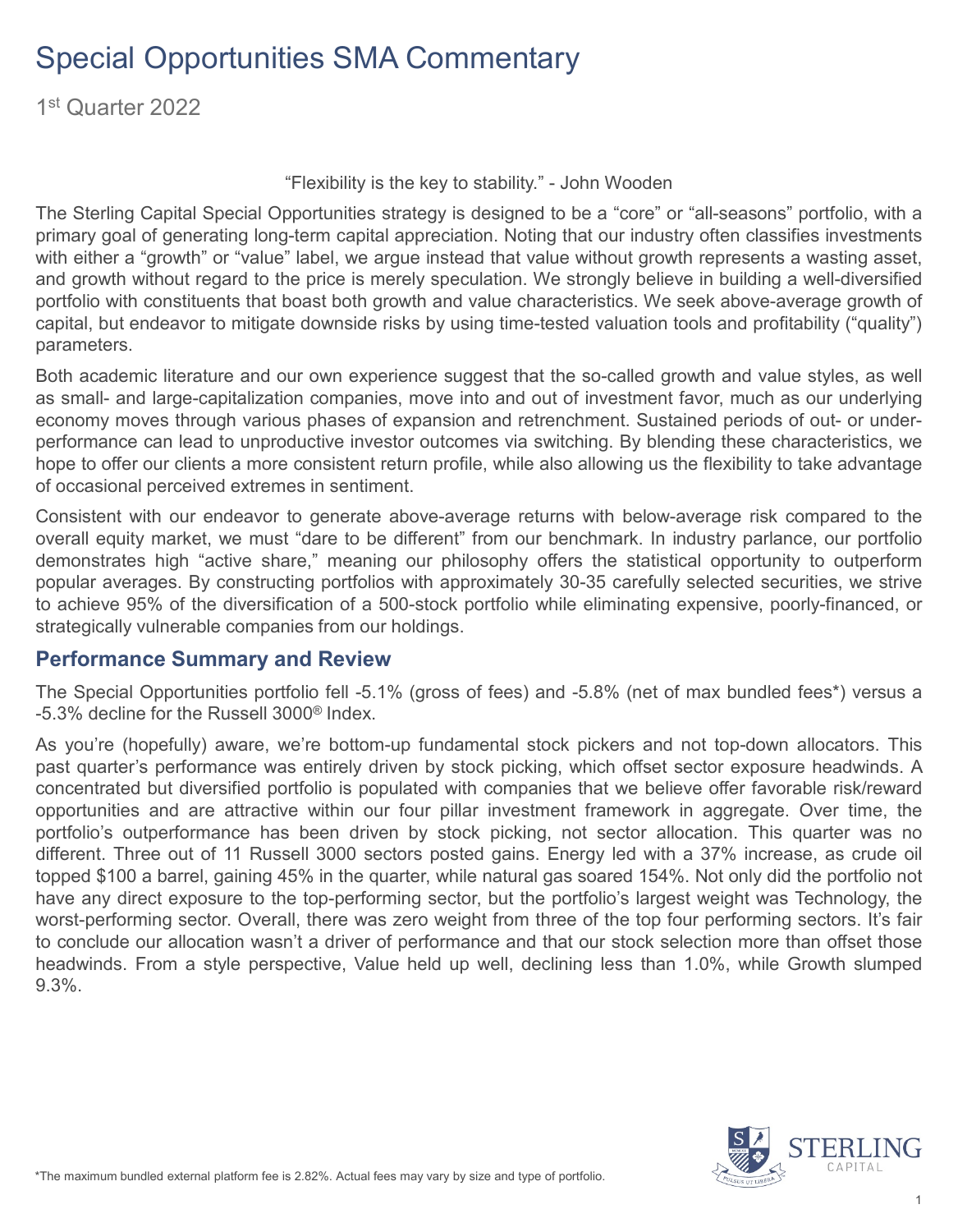1st Quarter 2022

| Negative Total Return | Groups (11)               | Return Positive Total Return |
|-----------------------|---------------------------|------------------------------|
|                       | <b>RUSSELL 3000 INDEX</b> | $-5.28%$                     |
|                       | <b>All Groups</b>         |                              |
|                       | $I)$ R3 Energy            | 36.94%                       |
|                       | 2) R3 Basic Materials     | 5.38%                        |
|                       | 3) R3 Utilities           | 2.79%                        |
|                       | 4 R3 Cons Staples         | $-0.07%$                     |
|                       | 5 R3 Financials           | $-2.20%$                     |
|                       | 6 R3 Health Care          | $-4.56%$                     |
|                       | 7) R3 Real Estate         | $-6.15%$                     |
|                       | 8 R3 Industrials          | $-6.30%$                     |
|                       | 9) R3 Telecom             | $-7.13%$                     |
|                       | 10 R3 Cons Discretionary  | $-9.83%$                     |
|                       | 11) R3 Tech               | $-9.85%$                     |
|                       |                           |                              |

#### **Russell 3000 Year-to-Date Total Return by Sector**

#### **Market Overview**

First and foremost, we want to offer our deepest condolences, sympathy, and support for all those who are suffering due to the conflict in Ukraine. The violence has shifted the market's narrative (concern) from the pandemic to economic fallout and parabolic inflation in a variety of commodities, including energy, fertilizers, and a variety of metals. As mentioned, the portfolio had zero exposure to the Energy sector but, equally as important, had minimal exposure to Russia or Ukraine. The most impacted holdings were beverage can maker **Ball Corp**, which decided to close three facilities in Russia that accounted for ~4% of revenues and ~6-8% of profits; **Visa**, which estimated its exposure at ~3-4% of revenues; and auto supplier **Aptiv**, which has two plants in Russia (~\$100 million revenue) that support Russian original equipment manufacturer (OEM) production, as well as four plants in Western Ukraine that supply to Western European OEMs. On the other hand, Aerospace and Defense contractor **General Dynamics** derives a quarter of revenues from combat systems, including Abrams tanks and Stryker outfitted missile defense systems. In addition, two holdings, **Akamai** and **F5 Networks**, have sizable cybersecurity offerings, where demand is likely to increase as a result of the ongoing war.

#### **1Q22 Contributors and Detractors**

| <b>Top Contributors</b>          | <b>GICS Sector</b>            | <b>Contrib. to Return</b> | <b>Top Detractors</b>        | <b>GICS Sector</b>            | <b>Contrib. to Return</b> |
|----------------------------------|-------------------------------|---------------------------|------------------------------|-------------------------------|---------------------------|
| <b>Bristol-Myers Squibb</b>      | <b>Health Care</b>            | 0.61                      | <b>Intuit</b>                | <b>Information Technology</b> | $-1.04$                   |
| <b>Zynga</b>                     | <b>Communication Services</b> | 0.37                      | <b>NXP Semiconductors NV</b> | <b>Information Technology</b> | $-0.97$                   |
| <b>General Dynamics</b>          | <b>Industrials</b>            | 0.30                      | F5                           | <b>Information Technology</b> | $-0.62$                   |
| Amazon.com                       | <b>Consumer Discretionary</b> | 0.27                      | <b>Aptiv PLC</b>             | <b>Consumer Discretionary</b> | $-0.56$                   |
| <b>Regeneron Pharmaceuticals</b> | <b>Health Care</b>            | 0.24                      | Lennar                       | <b>Consumer Discretionary</b> | $-0.55$                   |

Source: Factset, Sterling Capital

Source: Bloomberg

#### Top Contributors:

 **Bristol-Myers Squibb** generated \$4 billion in cash in 4Q21, announced a 15% dividend increase in December, and executed a \$5 billion accelerated share repurchase (ASR) in 1Q22. Guidance for \$47 billion in revenues in 2022 is up only slightly as a Revlimid generic comes into the market, but the earnings before interest, taxes, depreciation, and amortization (EBITDA) is expected to increase 10%. Management stated it will use cash flows to buy more stock as well as supplement growth with mergers and acquisitions.

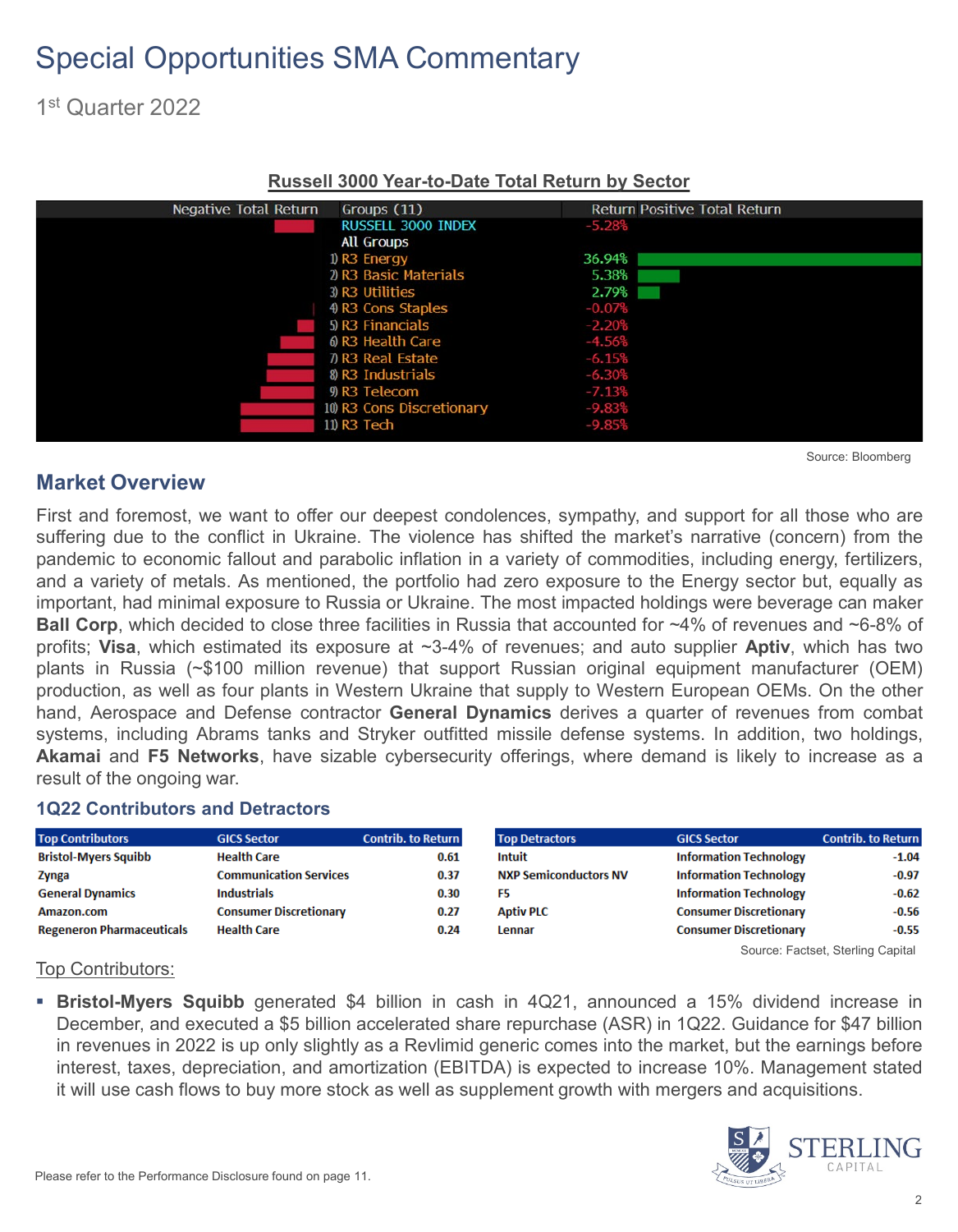1st Quarter 2022

- **General Dynamics** got a boost in sentiment from the war in Ukraine. A quarter of revenues are derived from its combat systems division, which supplies Abrams tanks and Stryker outfitted missile defense systems. When asked on the 3Q21 earnings call about an order from Poland for 250 M1 Abrams tanks, the CEO responded that the timing would be "maybe, in the two-year period." In January of 2022, the State Department accelerated and approved the sale as tensions increased on the Eastern flank of Europe.
- **Zynga** is a new addition and received a takeout offer from Take-Two shortly after our purchase. We detail our rational later.
- **Amazon** is a new addition and caught a bid after our purchase. We detail our rationale later.
- **Regeneron**'s non-COVID-19-related revenues grew 20% in 4Q21, including 19% growth for its largest drug, Eylea, for treatment of macular degeneration. While that drug faces a patent expiration, phase II data on a high-dose version of the product showed improved efficacy and phase III data is expected later this year. Dupixent, for atopic dermatitis, grew 53%, and distribution partner Sanofi recently increased its peak sales outlook for the drug to 14 billion euros.
- **Bonus: PayPal** was the 6<sup>th</sup> place contributor, another new addition we highlight below.

#### **Top Detractors:**

Three of our five biggest 4Q21 contributors were in the top five 1Q22 detractors as Technology performance transitioned from best to worst.

- **Intuit's** stock pulled back following a +69% gain in 2021. This was caused by concerns related to a slow start to the tax season and the potential for fewer overall filings, which we believe misses the forest for the trees. Software is taking shares from paper and pen, and Intuit is the unquestioned leader in do-it-yourself tax software. Intuit is rapidly growing a hybrid offering that's taking shares from the professional do-it-for-me category, which comes with significantly higher average revenues per user. Meanwhile, in the fiscal second quarter (ended January 2022), small business and self-employed revenues grew 24% organically, led by 35% growth in QuickBooks Online revenues. Management reaffirmed 18-20% organic revenue and earnings per share (EPS) growth for fiscal year 2022.
- **NXP Semiconductors** reported strong growth in 4Q21, with revenues up 21% and margins expanding 440 basis points (bps), led by auto chip sales and factory automation. Management said it was more optimistic about 2022 than it was at its recent investor day, where guidance called for 2022 revenue growth to be at the high end of its 8-12% long-term algorithm. The board authorized a 50% dividend increase and an additional \$2 billion in repurchase authorization.
- **F5 Networks** provided guidance for the upcoming quarter and current fiscal year that included larger headwinds from supply chain issues. That said, software growth was over 47% against its toughest comparison all year, and management raised its outlook to be at the upper end of the previously provided 35-40% range this year. Furthermore, management believes its technology is more relevant and important now than at any point in its history.

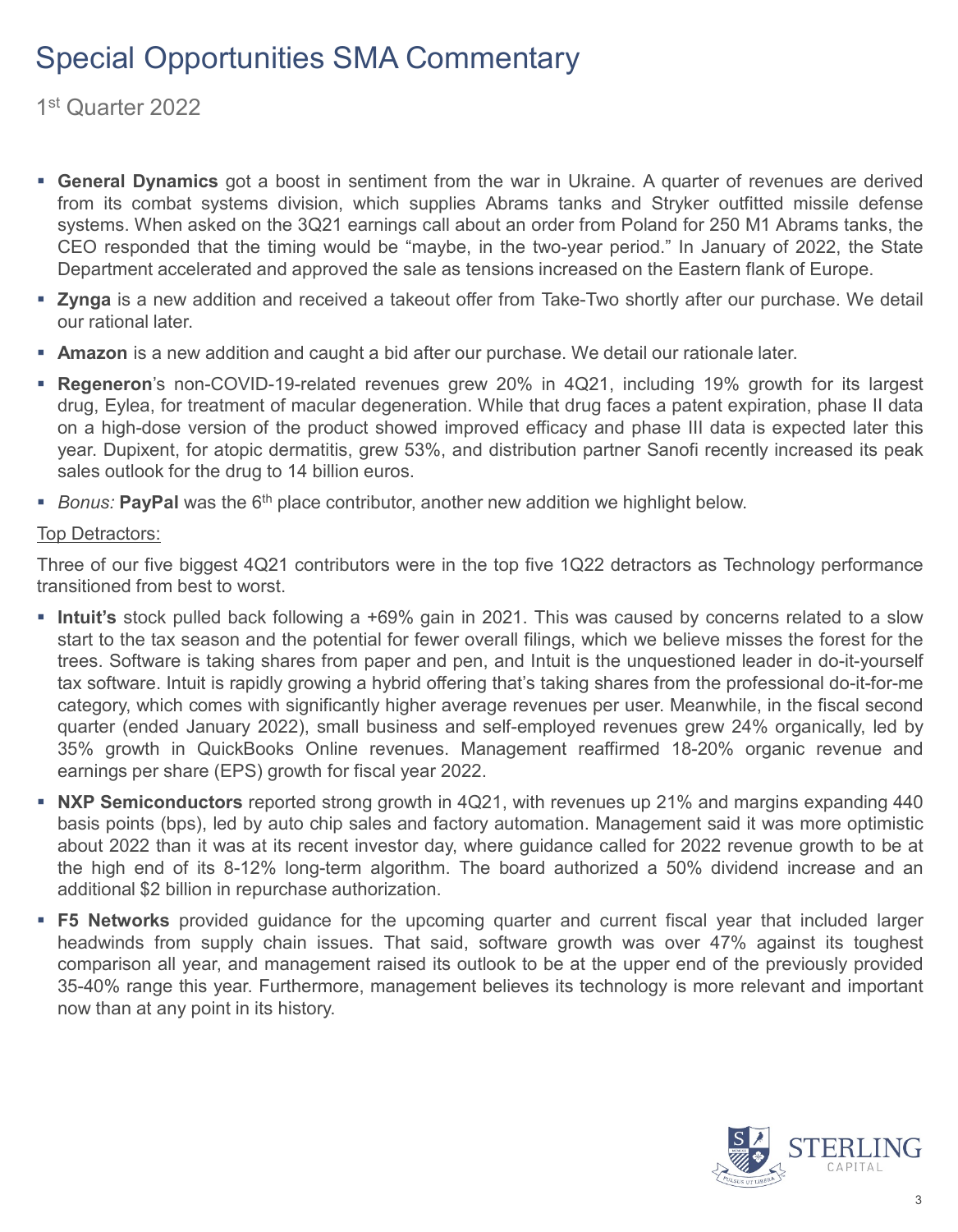1st Quarter 2022

- **Aptiv**, as noted previously, has some exposure to Russia and Ukraine. More broadly, European auto manufacturing and demand are at greater risk, given economic and supply chain impacts.
- **Lennar** pulled back presumably due to fears that higher mortgage rates (30-year fixed rates rose to 4.67%, up from 3.11% at the start of the year) would dampen housing demand. However, Lennar reported order growth of 1% last quarter, which was better than consensus expectations, with average selling prices up 18%. Management noted consistent demand throughout the quarter, and ending backlog grew 43% yearover-year. Revenue guidance for the full year was raised to 25%, with deliveries expected to increase 11% and average selling prices up 14%. Later this year, the company plans to spin its non-homebuilding businesses, a potential positive catalyst.

#### **Notable Items**

**Autozone** Director Brian Hannasch and Chief Information Officer (CIO) Michelle Borninkhof each bought \$500,000 of stock in March. The company added \$2 billion to its buyback program, which shrank AZO's diluted share count by 86% since 1998.

**UnitedHealth Group**, the largest managed-care provider in the U.S., announced the acquisition of LHC Group, a leading provider of in-home care. UnitedHealth's newest director Paul Garcia, former CEO of Global Payments, another Special Opportunities holding, bought \$1 million in stock in late February.

The Head of Human Resources at **Ball Corp**, Lisa Pauley, bought over \$500,000 of stock in early March. She's been with the company since 1980 and already owned \$44 million of stock, so the desire to increase her stake sends an encouraging message. Director Betty Sapp purchased \$130,000 of stock later the same week and again in mid-March, along with a \$600,000 purchase by CEO-elect Dan Fisher. There were ten insider purchases in 4Q21.

**Akamai** acquired cloud service provider Linode for \$900 million to create "the world's most distributed compute platform, from cloud to edge." The combined offering is expected to provide another considerable growth engine, complementing its cybersecurity offerings.

**Global Payments** announced a strategic review of its Netspend prepaid debt card consumer business. The company will retain the B2B (business-to-business) portion of the division, ~15% of revenues, and integrate it with Mineral Tree (bookings grew 19% last quarter and it closed nine deals in Healthcare). The buyback was exhausted (\$700 million was repurchased in 4Q21 and \$2.5 billion total in 2021), so the board added \$2 billion to the authorization for 2022, amounting to ~5% of shares outstanding at the quarter-end stock price.

**Fiserv** provided a deep dive on its Merchant acquiring business, specifically Clover (small and medium businesses) and Carat (enterprise customers). Management believes the segment can deliver an 11.5% compound annual growth rate (CAGR) through 2025, reaching \$10 billion in revenues. This would imply growth in line with the industry and ahead of Street expectations that embed share losses. Meanwhile, ValueAct added to its stake in the company and a partner was nominated to Fiserv's board of directors.

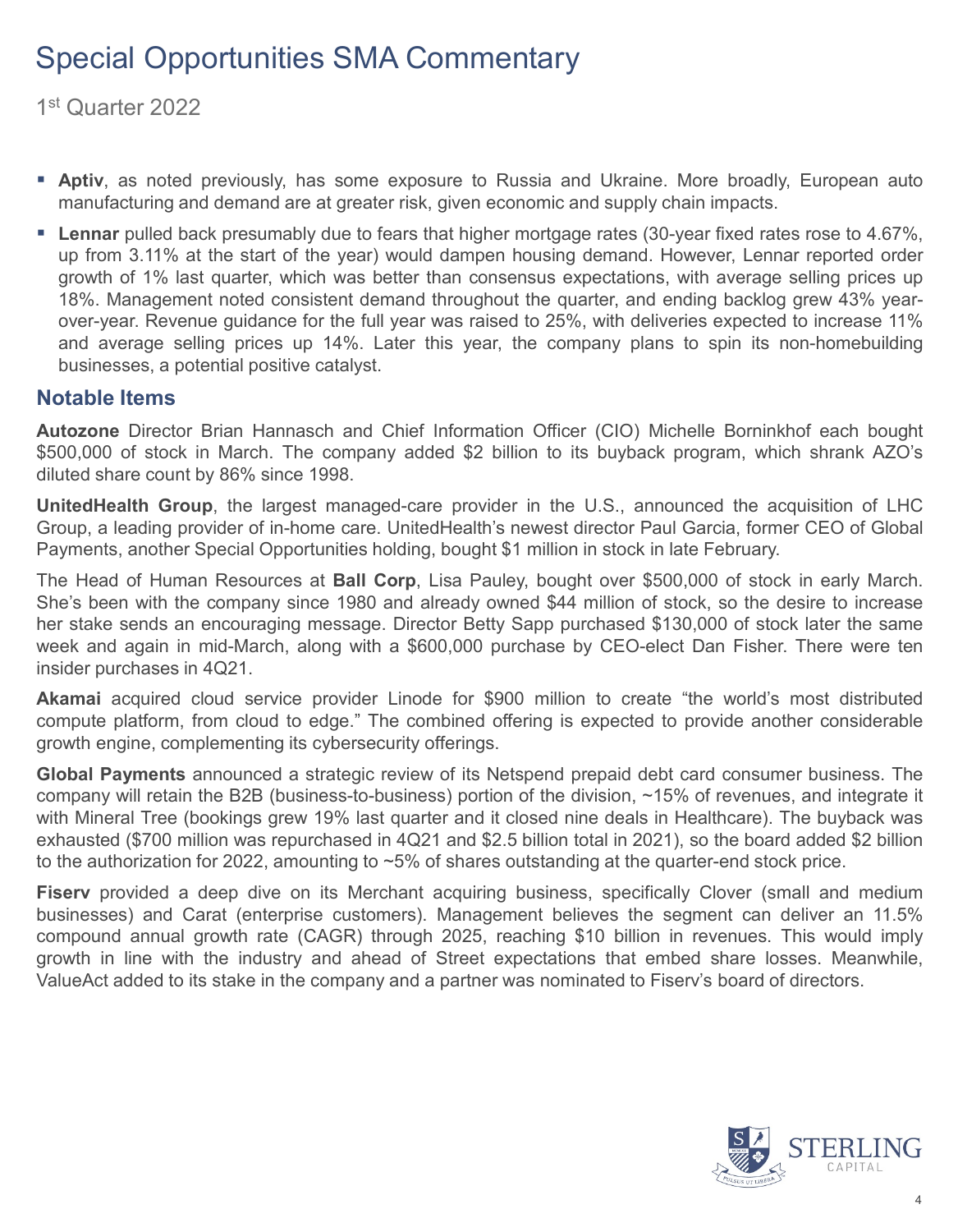1st Quarter 2022

**S&P Global** closed the acquisition of IHS Markit. Management provided guidance that included \$12 billion in repurchases and increased cost synergy targets. Our recent meeting with CEO Doug Peterson reaffirmed our confidence in the strength of the business and management, the development of a meaningful ESG business, achieving and expanding cost and revenue synergy targets, and the conservative nature of guidance.

**Comcast** raised its dividend 8%, marking its 14<sup>th</sup> consecutive annual increase, and added \$10 billion to its buyback program. 2021 was also the 16<sup>th</sup> consecutive year broadband net additions exceeded one million. Extending that streak in 2022 appears unlikely, but wireless net additions exceeded one million last year for the first time and could add a new leg to our thesis as a core growth driver.

**CBRE Group** ranked #1 in commercial real estate investment sales globally for the 11<sup>th</sup> consecutive year in 2021, according to Real Capital Analytics (RCA). The third-party research firm said CBRE had a 24% market share, nearly double the #2 and #3 firms combined.

**TransUnion** announced the acquisition of Verisk Financial from **Verisk**, also a Special Opportunities portfolio holding, for \$515 million. While this asset appears to be a better fit for Transunion, we'd prefer management focus on integrating already completed acquisitions before adding more integration complexity. That said, in mid-March, management held its first analyst day in three years, raising its multi-year outlook to 8-10% revenue growth, 100 bps of annual margin expansion, and mid-teens EPS growth.

#### **Portfolio Changes**

We added three new names to the portfolio and exited one. The additions increase exposure to secular growth in mobile gaming, payments, e-commerce, and cloud services.

We added shares of **Zynga** (ZNGA) to Special Opportunities portfolios in the first week of January 2022 at just over \$6. In the second week of January, Take Two Interactive (TTWO) announced the acquisition of Zynga at a 64% premium to its prior day's close. We don't typically anticipate implied annualized returns over 3,000%, but we'll take them when we can.

The mobile gaming market generated an estimated \$136 billion in gross bookings in 2021 and has an expected CAGR of 8% over the next three years, per IDG Consulting. Zynga is the second-largest Western mobile game developer, expected to have generated almost \$3 billion in bookings in 2021, more than triple just three years earlier.

Our thesis in interactive entertainment is that games are becoming more like television series as opposed to movies. In other words, games now have long tails. A game is created and incremental content is dropped periodically to continue to evolve the experience over time. Games often have multi-year lifetimes, such as Farmville, Zynga Poker, and Words with Friends; they have been on the market for more than a decade but are top revenue-generating games for Zynga. Gameplay has become more frequent and recurring as gamers work to not only improve their position in the game by "leveling up", but also through relationships with other players via competition, teams, and social features, enabling additional forms of communication and interaction. Gamers purchase virtual goods through in-game transactions for aesthetic and social features, such as "skins," but also for virtual items to help them better compete. Moreover, events, which Zynga calls "bold beats," drive heightened interaction and engagement. Developers interact with game-specific social communities that have questions, comments and suggested improvements. These actions are described as "live services," which does as much as any new incremental game or feature to generate revenue growth and margin expansion.

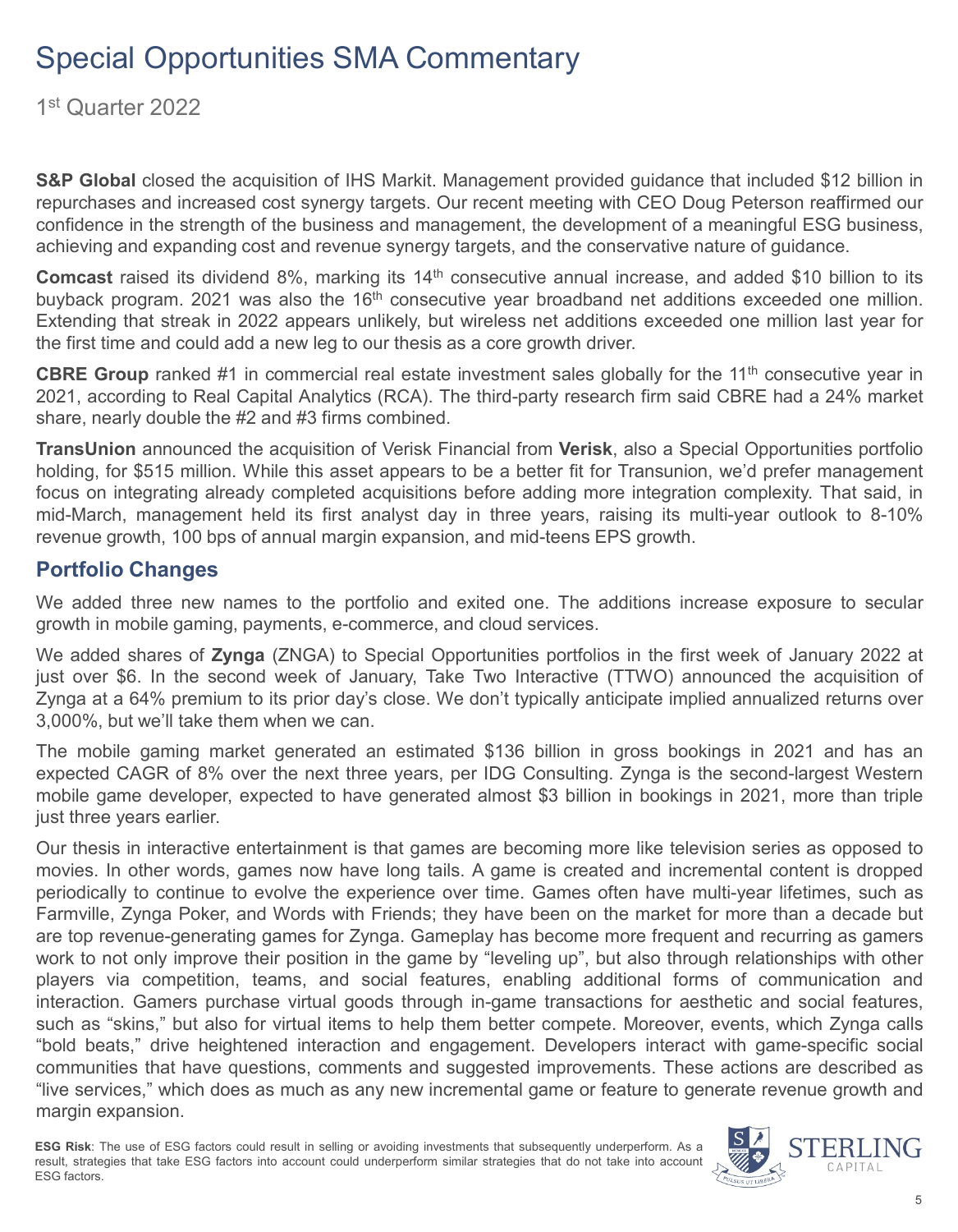1st Quarter 2022

We view the gaming market differently than it may have been perceived in the past. We believe it is more stable, predictable, and altogether entertaining, attracting a wide array of demographics globally. As it pertains to our investment pillars, we discussed the strong growth the company saw and foresees. In addition, the company sports near \$0 net debt on the balance sheet and generates considerable cash flows with over 23% estimated EBITDA margins in 2021. Lastly, noting the blue arrow in the below chart, we believe we purchased Zynga at a compelling price to earnings (P/E) multiple, sub 13x two-year forward EPS estimates. At the time, the S&P 500<sup>®</sup> Index traded above 21x two year forward EPS estimates. Stated differently, at purchase, ZNGA traded at the largest discount to the S&P Index in the past five years, perhaps one reason Take Two found the acquisition so compelling.



#### **ZNGA (yellow line) and S&P 500 (green line) Price-to-Two-Year Forward Earnings Estimates**

We added digital wallet provider **PayPal** (PYPL) in March. The stock was down 43% year-to-date at our purchase, and 65% lower than its July 2021 high. The company is moving from land mode to expand mode. Management's shift toward monetizing its existing user base versus rapidly adding new users created uncertainty that provided our opportunity. Revenue growth is still expected to be in the high-teens in 2022, but earnings may be flattish as the company invests in the platform, finishes lapping eBay-related headwinds, and faces a 12 percentage point headwind from a 2021 tax item and reserve release. We believe Venmo, which is ubiquitous among younger demographics, offers meaningful monetization opportunities yet to be exploited. This includes debit cards, high yield savings accounts, loyalty, crypto, and increasing acceptance of Venmo at point-of-sale (Amazon recently agreed to accept Venmo on its e-commerce platform). With low expectations, we see the opportunity for management to hurdle a low bar by increasing utilization among existing users, continue growing the user base, albeit at a slower pace, and begin monetizing Venmo in a meaningful way. If management shows progress, the company should produce meaningful earnings growth, which could re-rate the earnings multiple higher. Prior to this most recent share price weakness, PayPal traded at a multiple of over 40x consensus two-years forward earnings estimates. At purchase, PayPal traded at just 14.8x forward EPS and represented a discount to the S&P 500.

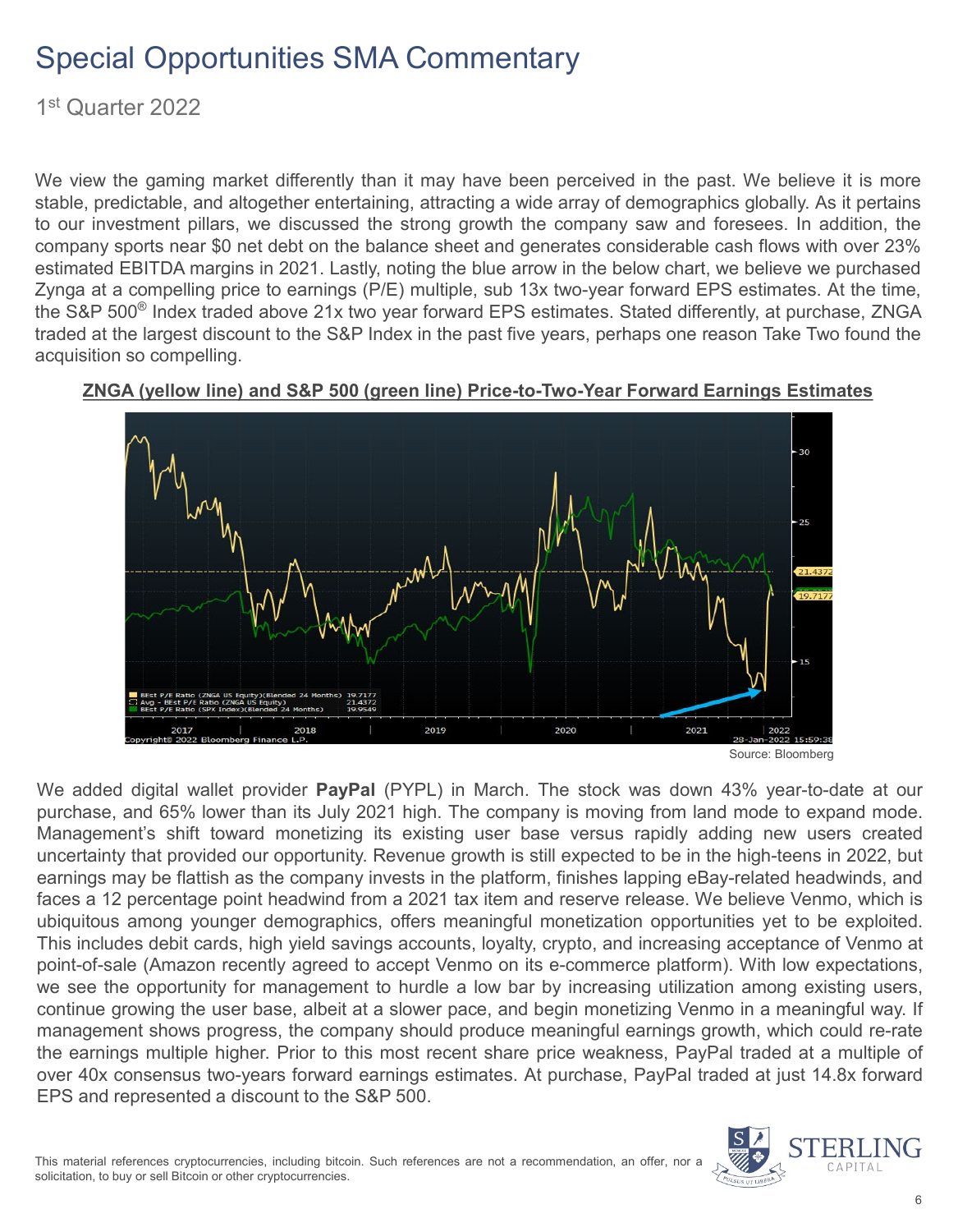1st Quarter 2022



We added e-commerce and cloud services provider **Amazon** to the portfolio in March. The company operates with low net leverage, generates a return on equity (ROE) in the high-teens to 20% range, and has prolific long-term growth. Following 40%+ relative underperformance over the past 18 months, Amazon traded at a discount to the market on an EV/EBITDA basis for the first time ever, making it four-out-of-four on our investment pillars.



#### **AMZN (green) and Russell 3000 (black) EV/FY2 EBITDA**



Source: Bloomberg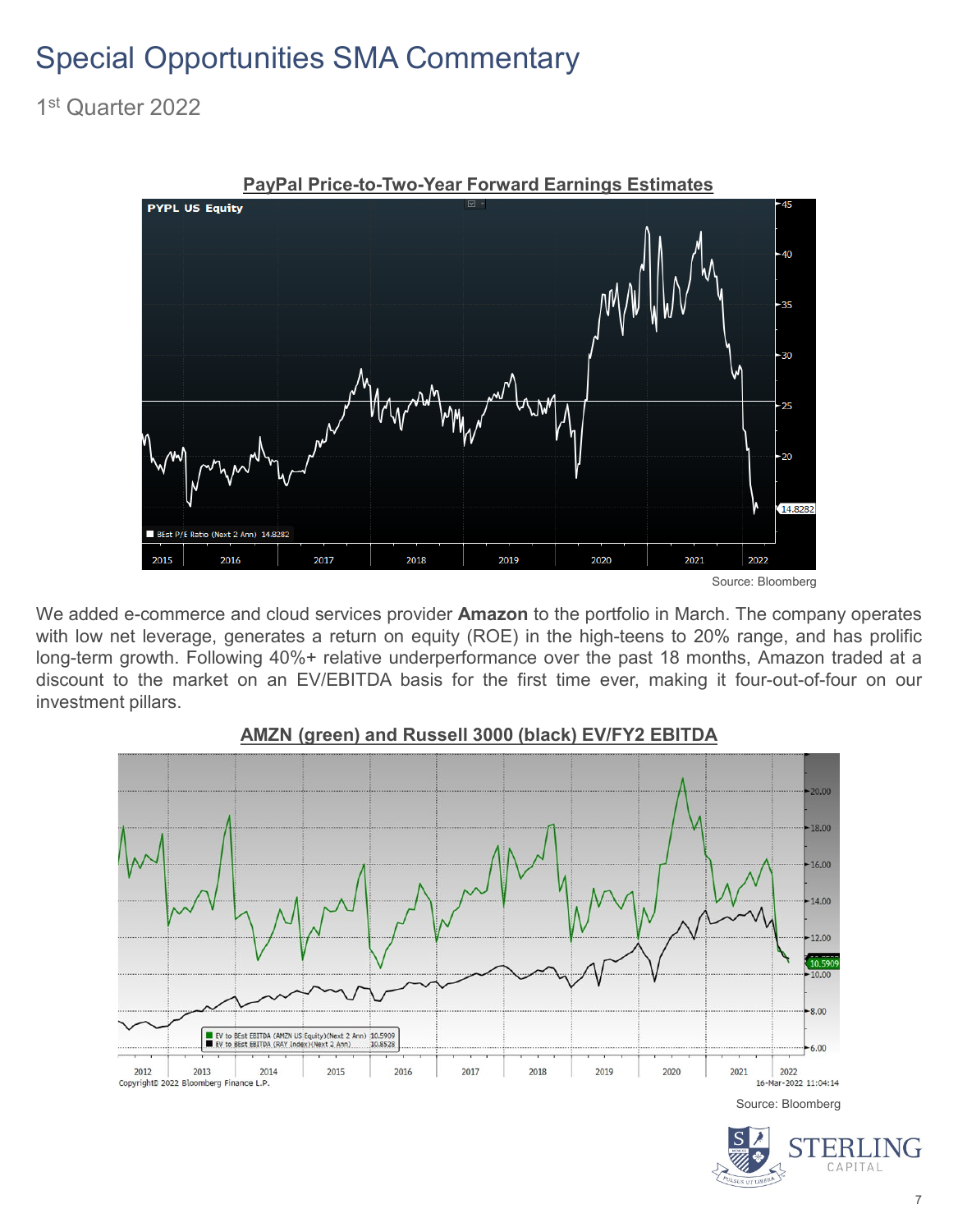1st Quarter 2022

While Amazon Web Services (AWS) represents just 13% of consolidated revenue, it represents 75% of Amazon's total operating income while also being one of Amazon's fastest growing businesses. Thus, the continued growth of AWS provides a natural tailwind to profitability as it scales. Cloud penetration is still in the early innings with penetration around 10%. Amazon's first-mover and market-leading advantage in this attractive market will be difficult to displace. We believe that AWS is an asset of rare quality that is underappreciated as part of the larger Amazon whole. On a sum-of-the-parts basis, we estimate that AWS could be worth as much as Amazon's entire market cap at purchase. Thus, we believe we are essentially getting the leading e-commerce retail business, which is six times larger than the #2 competitor, for free.

Amazon's e-commerce platform is used by ~450 million consumers around the world with approximately ~150 million consumers signed up for Amazon's annual Prime subscription service. The global market for ecommerce is estimated to be ~\$4 trillion and growing at a mid-teens rate. Despite this continued strong growth, e-commerce remains underpenetrated at only ~21% of global retail sales, according to estimates from eMarketer.





Source: BofA Global Research (Left); Practical Ecommerce via eMarketer (right)

We sold **Activision** (ATVI) following a \$95 per share, all-cash takeout offer from Microsoft, a 45% premium to its prior 30-day average price. ATVI development teams, particularly in the Blizzard segment, engaged in inappropriate behavior, unchecked by management and unbeknownst to the public. Fortunately in January, Microsoft (MSFT) stepped in to acquire ATVI for an all-cash deal. The Federal Trade Commission (FTC), led by newly-appointed commissioner Lina Khan, is heavily scrutinizing the deal as potentially anti-competitive. Although it is quite possible the deal still culminates in the transaction as currently proposed, we cannot predict the FTC's opinion and analysis. Moreover, we fear the workplace conditions and environment at Activision Blizzard may play a role in the ultimate outcome. Therefore, though we might be leaving a bit on the table, we believe the risk outweighs the reward from here and are pleased to clip the near 25% premium to the stock's price prior to the MSFT/ATVI acquisition announcement.

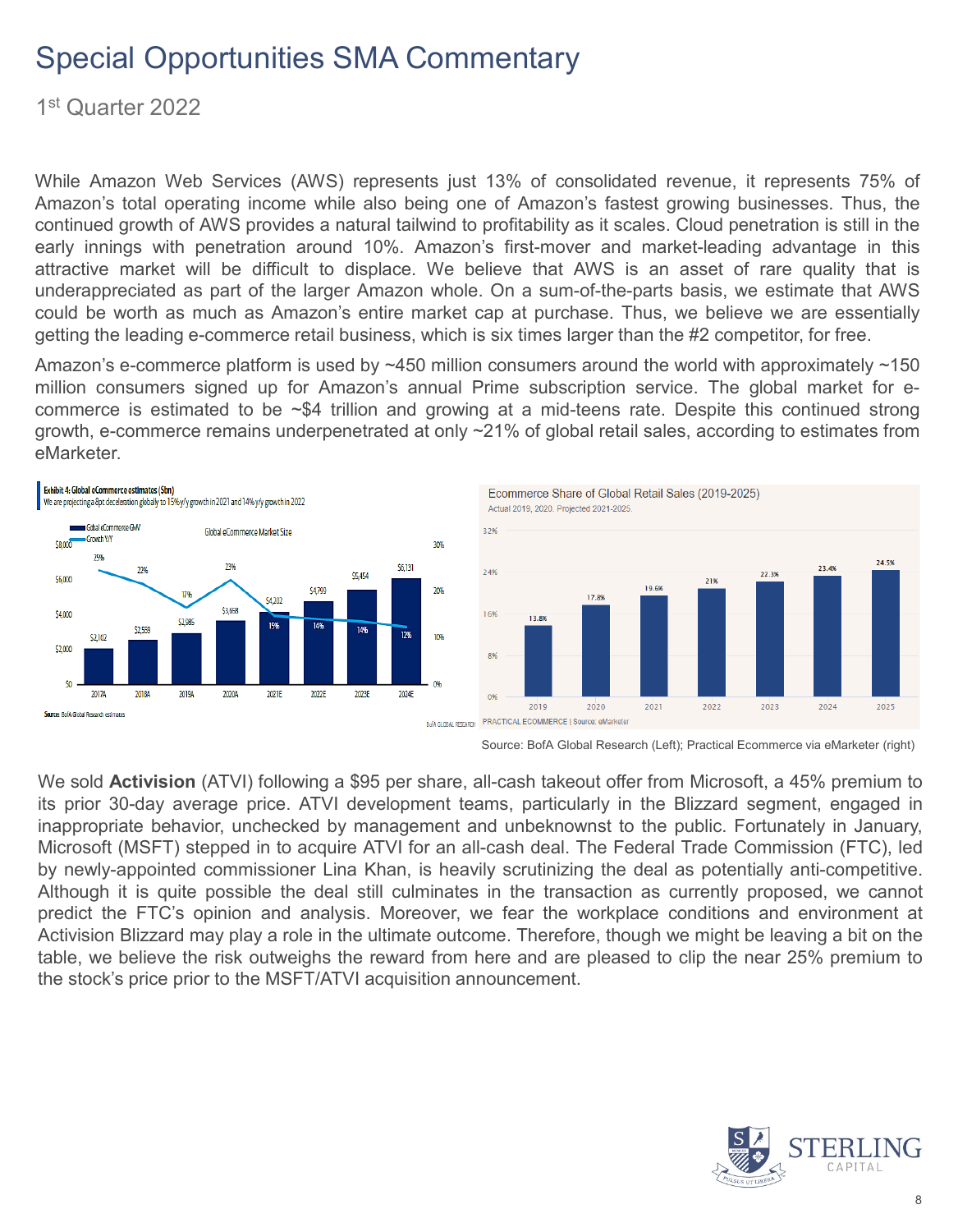1st Quarter 2022

### **Conclusion**

Escalating U.S. inflation as we lap fiscal stimulus is a worry for consumer spending – the University of Michigan's consumer sentiment survey slumped to a cycle-low in March. Unfortunately, lower income cohorts will be hurt the most as they spend a meaningfully higher percentage of income at the pump, at the grocery store, and in higher rents. In February 2022, producer prices rose 10%, supporting the case for rate hikes. The Fed is therefore walking a tightrope, attempting to rein in inflation without restraining economic growth. The committee raised rates by a quarter point on 03.16.2022 and Fed fund futures are pricing in an incremental two percentage points of increases for the remainder of the year. St. Louis Fed President James Bullard said rates should be 3% by year-end. The ten-year Treasury bond got the hint as the yield increased the most in any quarter since 1987, and a day after the quarter ended, the yield curve inverted (the spread between the ten-year and two-year Treasury yields).

Labor is another important consideration as it represents the average corporations' largest expense, particularly in a service-oriented economy. There's a shortage of qualified labor, with 1.7 jobs available per unemployed worker, according to Karen Fichuk, CEO of staffing company Randstad North America. Heightened competition for talent and rising labor costs are formidable headwinds for record high corporate margins. As we've noted the past couple quarters, if current inflation rates sustain longer, that could negatively impact equity and fixed income valuations. However, we don't own the market. We're active investors.

We believe the portfolio is positioned to benefit from a variety of secular trends: consumers and businesses will increasingly favor debit and credit cards over checks and cash and e-commerce over brick-and-mortar (benefitting portfolio holdings Visa, Fiserv, Global Payments, PayPal, Amazon and FedEx); active safety and electrification will increasingly penetrate vehicles (benefitting Aptiv, NXP and Amphenol); businesses will strive to become more efficient through digitization and the use of data and analytics (benefitting PTC, Verisk, TransUnion and S&P Global, UnitedHealth); greater healthcare utilization stemming from an aging population (benefitting all of our Healthcare companies); and broadband, cybersecurity, 5G and hybrid/multi-cloud/edge IT infrastructure will continue to grow (benefitting Akamai, Alphabet, Amazon, Comcast, F5 and T-Mobile). These are just a few examples of rapidly-growing end markets that we believe will contribute to faster revenue, earnings, and cash flow growth for our companies.

We believe the portfolio enters 2022 well-positioned with respect to our four investment pillars that have stood the test of time. We remain unwavering in our disciplined approach of deploying capital to companies that look attractive on such metrics. Heading into 2022, relative to the median Russell 3000 constituent, the median Special Opportunities holding trades in-line, is more profitable, has a more conservative balance sheet, and is expected to deliver materially faster and more consistent earnings growth, as noted in the chart below.

|                     |         | <b>Growth/Stablity</b> |         |                 | <b>Valuation</b> |               |                 | <b>Profitability</b> |               | <b>Balance Sheet</b> |          |
|---------------------|---------|------------------------|---------|-----------------|------------------|---------------|-----------------|----------------------|---------------|----------------------|----------|
|                     | 21y EPS | 22y EPS                | 23y EPS | $'18 - '23$     |                  | 23y EV/       | 23y EV          |                      | <b>EBITDA</b> | <b>Interest</b>      |          |
|                     | Growth  | Growth                 |         | Growth EPS CAGR | 23y P/E          | <b>EBITDA</b> | <b>FCF YIdl</b> | <b>ROE</b>           |               | Mgn Coverage         | Leverage |
| SO Median           | 27%     | 10%                    | 14%     | 15%             | 18.9             | 13.1          | 5.0%            | 20.7                 | 29.4          | 10.3                 |          |
| R3000 Median        | 19%     | 7%                     | 10%     | 7%              | 18.7             | 12.2          | 4.3%            | 9.5                  | 14.8          | 3.1                  |          |
| % Above/Below Bench | 41%     | 40%                    | 38%     | 102%            | 1%               | 7%            | 17%             | 117%                 | 99%           | 233%                 | $-25%$   |

#### **Pillar Metrics: Growth, Valuation, Profitability & Balance Sheet Strength**

\*Representative account. As of 03.31.2022. Source: Bloomberg

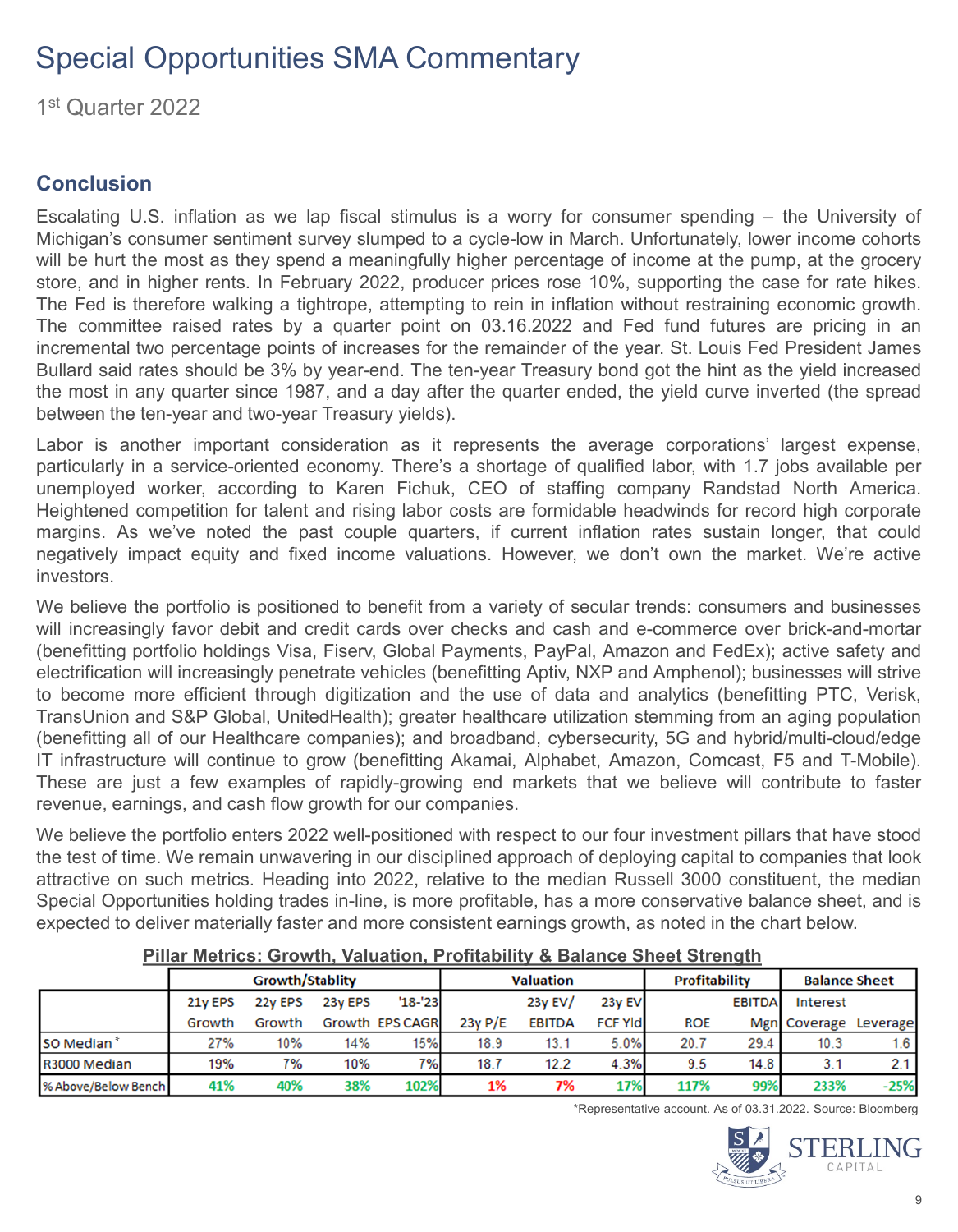1st Quarter 2022

The team's disciplined investment philosophy remains consistent with the approach that delivered mid-teens annualized returns since inception (12.31.2000) and a first-percentile peer ranking, according to eVestment (as of 12.31.2021).

As always, we thank you for your interest in Sterling Capital's portfolios.

Josh Haggerty, CFA® Co-Portfolio Manager

Dan Morrall Co-Portfolio Manager

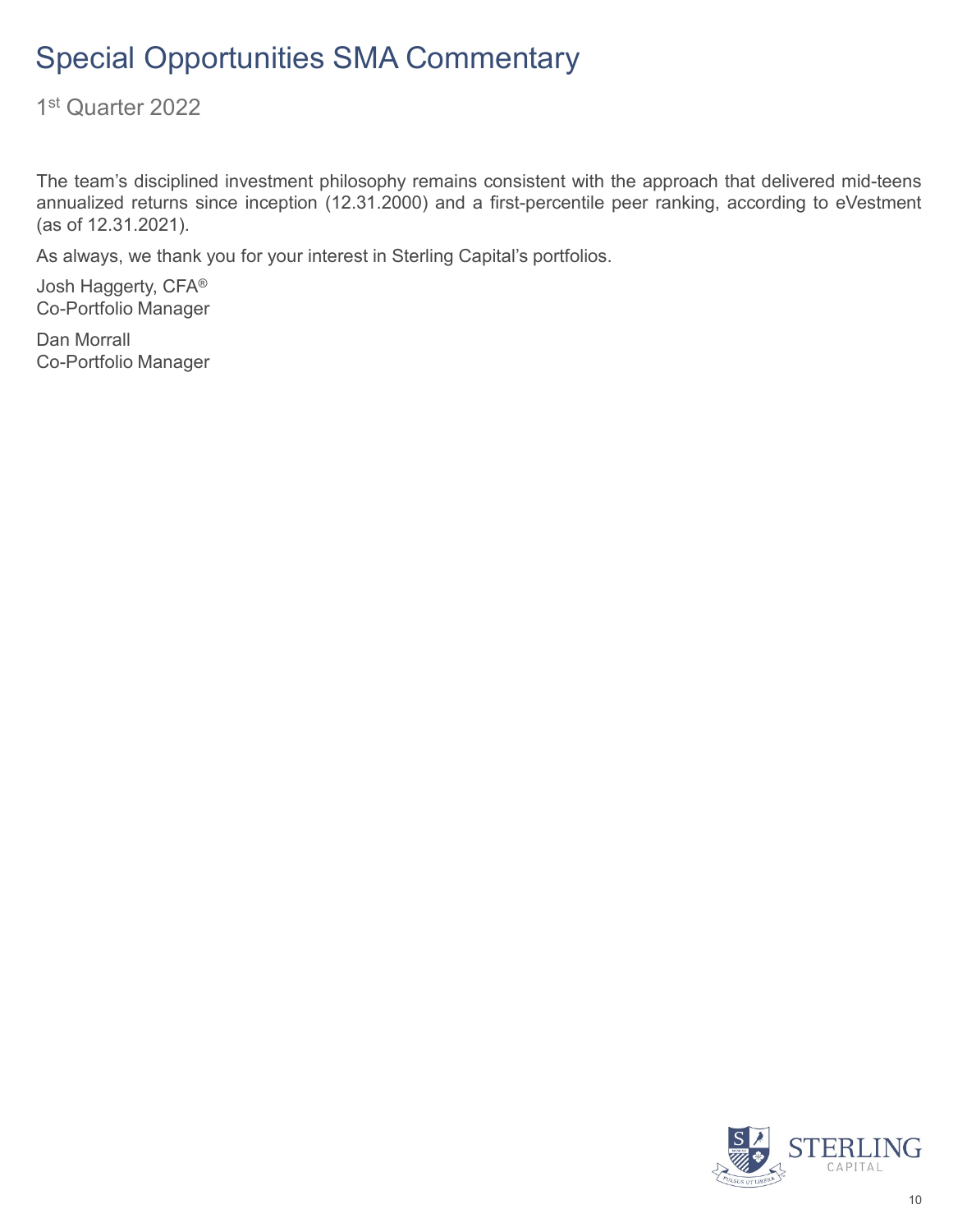# Important Information

## **Disclosures**

**Performance Disclosure:** Performance is preliminary and is annualized for periods longer than one year. Net of fees performance returns are presented net of the maximum SMA bundled fee which includes all charges for trading costs, advisory services, portfolio management, custody and other administrative fees. "Pure" Gross of fees performance returns do not reflect the deduction of any fees including trading costs; a client's return will be reduced by the management fees and other expenses it may incur. Investment management fees are described in Sterling's Form ADV 2A. Performance reflects the reinvestment of interest income and dividends and realized capital gains. The performance presented represents past performance and is no guarantee of future results. Performance is compared to an index, however, the volatility of an index varies greatly and investments cannot be made directly in an index. Market conditions vary from year to year and can result in a decline in market value due to material market or economic conditions. The Performance is considered Supplemental Information to the GIPS Composite Report which is attached.

**The Russell 3000® Index** measures the performance of the largest 3,000 U.S. companies representing approximately 98% of the investable U.S. equity market. The Russell 3000® Index is constructed to provide a comprehensive, unbiased and stable barometer of the broad market and is completely reconstituted annually to ensure new and growing equities are included.

**The S&P 500® Index** is a readily available, carefully constructed, market-value-weighted benchmark of common stock performance. Currently, the S&P 500 Composite includes 500 of the largest stocks (in terms of stock market value) in the United States and covers approximately 80% of available market capitalization.

Technical Terms: **Original Equipment Manufacturer (OEM)** is a company that manufactures and sells products or parts of a product that their buyer, another company, sells to its own customers while putting the products under its own branding. OEMs commonly operate in the auto and computer industries. **Accelerated share repurchase (ASR)** is an investment strategy where a publicly-traded company expeditiously buys back large blocks of its outstanding shares from the market by relying on a go-between investment bank to facilitate the deal. **CAGR** stands for the Compound Annual Growth Rate. It is the measure of an investment's annual growth rate over time, with the effect of compounding taken into account. It is often used to measure and compare the past performance of investments or to project their expected future returns. **Earnings Per Share (EPS)**: a key metric used to determine the common shareholder's portion of the company's profit. EPS measures each common share's profit allocation in relation to the company's total profit. **Price Earnings Ratio (P/E)**: is the relationship between a company's stock price and earnings per share (EPS). The P/E ratio shows the expectations of the market and is the price you must pay per unit of current earnings (or future earnings, as the case may be). **Return on Equity (ROE)**: the measure of a company's annual return (net income) divided by the value of its total shareholders' equity, expressed as a percentage. **EBITDA**: Earnings Before Interest, Taxes, Depreciation, and Amortization is a metric used to evaluate a company's operating performance. It can be seen as a proxy for cash flow from the entire company's operations. **EV/EBITDA**: ratio that compares a company's Enterprise Value (EV) to its Earnings Before Interest, Taxes, Depreciation & Amortization (EBITDA). The EV/EBITDA ratio is commonly used as a valuation metric to compare the relative value of different businesses.(Technical definitions are sourced from Corporate Finance Institute.)

**The Chartered Financial Analyst® (CFA)** charter is a graduate-level investment credential awarded by the CFA Institute — the largest global association of investment professionals. To earn the CFA charter, candidates must: 1) pass three sequential, six-hour examinations; 2) have at least four years of qualified professional investment experience; 3) join CFA Institute as members; and 4) commit to abide by, and annually reaffirm, their adherence to the CFA Institute Code of Ethics and Standards of Professional Conduct.

Specific securities identified and described do not represent all of the securities purchased, sold or recommended to clients. There are no assurances that securities identified will be profitable investments. The securities described are neither a recommendation nor a solicitation. Security information is being obtained from resources the firm believes to be accurate, but no warrant is made as to the accuracy or completeness of the information.

Past performance is not indicative of future results. Any type of investing involves risk and there are no guarantees that these methods will be successful.

The opinions contained in the preceding presentation reflect those of Sterling Capital Management LLC, and not those of Truist Financial Corporation or its executives. The stated opinions are for general information only and are educational in nature. These opinions are not meant to be predictions or an offer of individual or personalized investment advice. They are not intended as an offer or solicitation with respect to the purchase or sale of any security. This information and these opinions are subject to change without notice. All opinions and information herein have been obtained or derived from sources believed to be reliable. Any type of investing involves risk and there are no guarantees. Sterling Capital Management LLC does not assume liability for any loss which may result from the reliance by any person upon such information or opinions.

Investment advisory services are available through Sterling Capital Management LLC, an investment adviser registered with the U.S. Securities & Exchange Commission and an independently-operated subsidiary of Truist Financial Corporation. Sterling Capital Management LLC manages customized investment portfolios, provides asset allocation analysis and offers other investment-related services to affluent individuals and businesses. Securities and other investments held in investment management or investment advisory accounts at Sterling Capital Management LLC are not deposits or other obligations of Truist Financial Corporation, Truist Bank or any affiliate, are not guaranteed by Truist Bank or any other bank, are not insured by the FDIC or any other federal government agency, and are subject to investment risk, including possible loss of principal invested.

Sterling Capital does not provide tax or legal advice. You should consult with your individual tax or legal professional before taking any action that may have tax or legal implications.